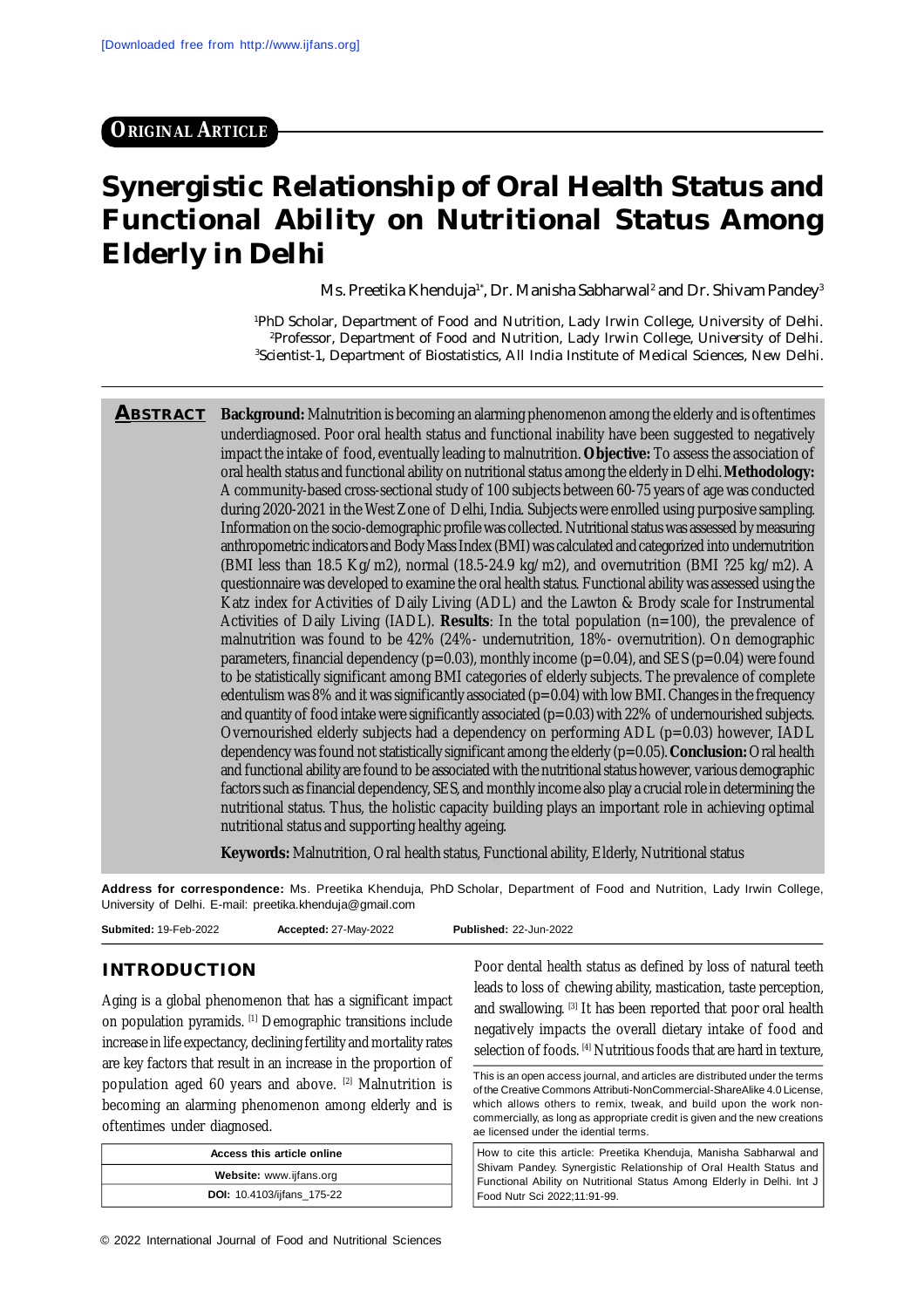difficult to chew and digest are not consumed and this causes deficiency of micronutrients and poor nutritional status among the elderly population. [5] Furthermore, poor oral health status and functional inability have been suggested to negatively impact the intake of food which eventually leads to malnutrition. Malnutrition is associated with deteriorating functional status, weakening of the immune system, increased risk of infections, poor wound healing, and sarcopenia. <sup>[2]</sup> A thorough literature review showed a paucity of scientific evidence on studies in India on the association of nutritional status with oral health status and functional abilities among elderly population. Hence, this study was undertaken to fill the gap in the existing knowledge.

#### **METHODOLOGY**

A community-based cross-sectional study was conducted during 2020-2021 in Delhi, India. Delhi has 11 district which sub categorized into 1,616 colonies. [6] A total of 100 elderly population aged 60 years and above were selected using purposive sampling methodology. The subjects belong to Middle Income Group (MIG) belonging to D and E grades of land assessment in West Zone of Delhi. Using random sampling methodology, 5 colonies were chosen for the study. The data collection was done house-to-house visit. An informed written consent was obtained from each subject after explaining the objectives and procedure of data collection for the study. The study was approved by the ethical committee of the Department of Home Science, University of Delhi.

#### **Sample Size**

Assuming the prevalence of malnutrition among elderly in Delhi as 20% (Double burden of malnutrition among elderly population of Delhi) [7] the desired sample size was obtained using the formula:

$$
n = \left[ Z_{crit}^2 * p * q / d^2 \right] / D
$$

where,

 $Z<sub>crit</sub><sup>2</sup>$  is the confidence co-efficient corresponds to 95% confidence level, relative precision was taken as  $\pm 10$ , design effect of 1.5, and 20% non-response was 96. After considering dropout rate, sample size of 100 elderly subjects was calculated in the study.

The data was collected on the following parameters:

**i) Socio-demographic profile:** An oral questionnaire was administered to obtain identification data and sociodemographic profile such as age, gender, educational qualification, present occupation, family monthly income, financial dependency and living arrangement of the subjects. Socioeconomic status (SES) was calculated using Kuppuswamy classification (2018). [8]

- **ii) Oral health status:** Questionnaire was used to collect information on complete loss of teeth, missing teeth, use of dentures, problems related to mouth/teeth, loss of appetite due to change in eating habits through physical examination. Subjects were requested to open the oral cavity for inspection. Complete examination of teeth was undertaken. The edentulous status was assessed when there were no teeth in each of the upper and lower jaws by palpation method. Complete loss of teeth in each of the upper and lower jaws was considered as completely edentulous state. [10] In case of complete edentulism, subjects were asked about use of dentures and reason(s) were sought on the non usage of dentures. Subjects were questioned about problems related to mouth/teeth in oral cavity which could affect their oral health status. Data on change in frequency and quantity of food intake due to oral problems was also gathered.
- iii) **Activities of daily living (ADL):** Katz index of independence in ADL was used to screen basic functional activities of elderly. [9] The scoring system consists of 0-6 points, which categorizes subjects as following; score 6= completely independent; score 4-5= low dependency; score 3-4= medium dependency, and score 1-2=high dependency. [11]
- **iv) Instrumental activities of daily living (IADL):** Lawton- Brody instrument was used to assess IADL [12]. In female, the scoring of IADL scale ranged as following:  $0-2=$  low functionality,  $3-5=$  medium functionality, 6-8=high functionality. In male, the scoring of IADL scale was:  $0-1=$  low functionality,  $2-3=$ medium functionality,  $4-5=$  high functionality.  $[11]$
- **v) Anthropometric indicators:** The anthropometric indicators such as weight, height, were measured using standard procedures. All these readings were also taken in duplicates. The Body Mass Index (BMI) was computed from measurements taken using the formula: BMI (kg/m²) = weight (kg)/height (m²). BMI (kg/m²) was classified as <18.5 (underweight), 18.5-24.9 (normal), 25-29.9 (overweight) and e"30 (obese) as per World Health Organization, 2004.<sup>[13]</sup>

#### **RESULTS**

A total of 100 elderly subjects were enrolled in the study. The socio-demographic profile variables are given in Table 1. The mean age of elderly men was  $65.8 \pm 3.1$  years and women 63.8  $\pm$  2.6 years. Majority of women (63.8%) were found to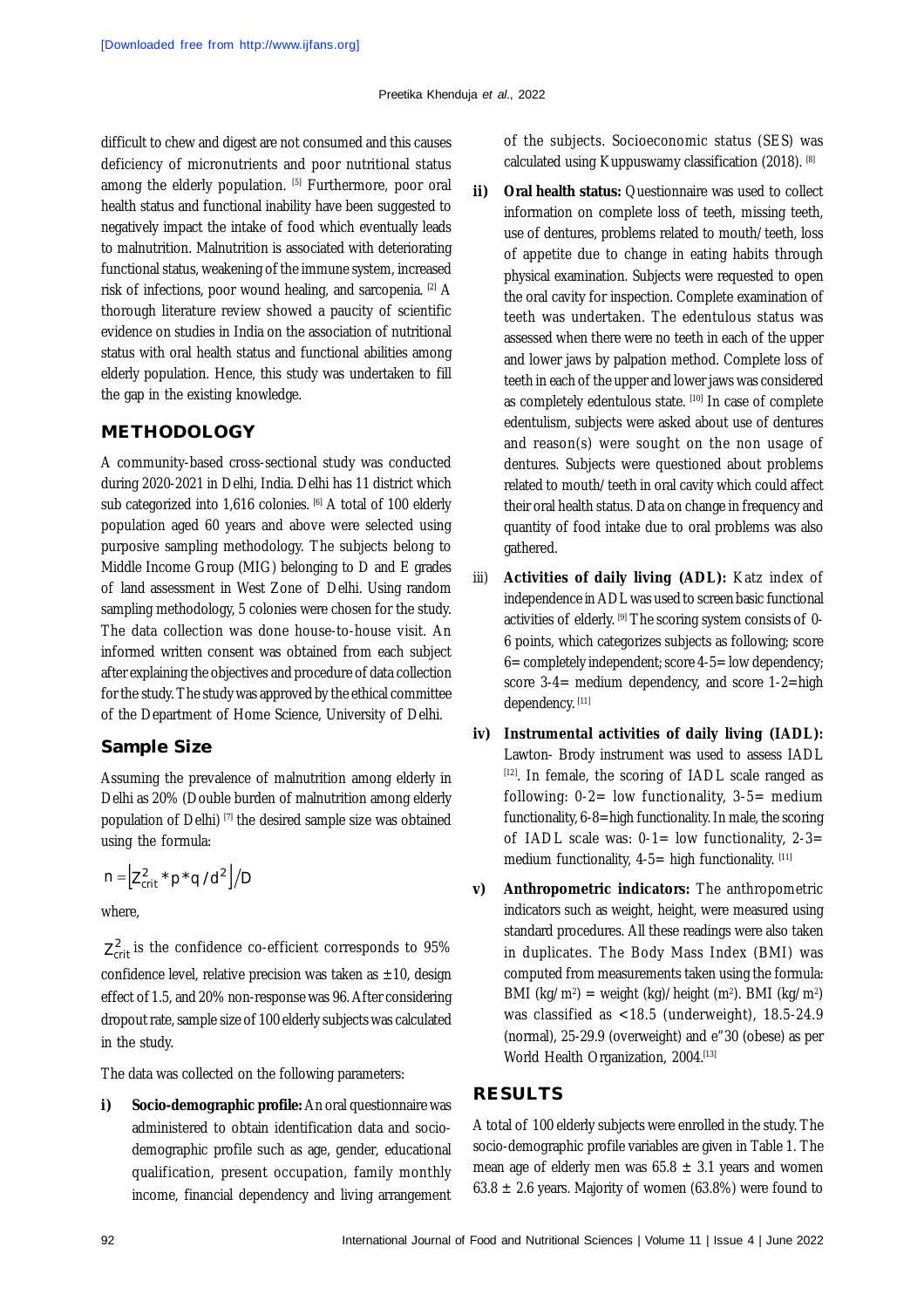| Table 1: Socio-demographic Profile of the Elderly Subjects (n=100) |              |                |  |  |
|--------------------------------------------------------------------|--------------|----------------|--|--|
| Socio-demographic variables                                        | Men $(n=53)$ | Women $(n=47)$ |  |  |
| Age                                                                |              |                |  |  |
| $60 - 65$                                                          | 20 (37.7)    | 32 (68.1)      |  |  |
| $65 - 70$                                                          | 26 (49.1)    | 14 (29.7)      |  |  |
| $\leq 70$                                                          | 7(13.2)      | 1(2.1)         |  |  |
| Religion                                                           |              |                |  |  |
| Hindu                                                              | 24 (45.2)    | 29 (61.7)      |  |  |
| Muslim                                                             | 10(18.8)     | 4(8.5)         |  |  |
| Sikh                                                               | 12 (22.6)    | 6(12.7)        |  |  |
| Christian                                                          | 7(13.2)      | 4(8.5)         |  |  |
| Others                                                             | 0            | 4(8.5)         |  |  |
| <b>Marital Status</b>                                              |              |                |  |  |
| Married                                                            | 44 (83.1)    | 38 (80.8)      |  |  |
| Widowed                                                            | 8(15.1)      | 8(17.1)        |  |  |
| Divorced/Separated                                                 | 1(1.8)       | 1(2.1)         |  |  |
| Never Married                                                      |              |                |  |  |
| Occupation                                                         |              |                |  |  |
| Unemployed                                                         | 4(7.5)       | 21 (44.6)      |  |  |
| Unskilled                                                          | 8(15.1)      | 7(14.8)        |  |  |
| Skilled                                                            | 16(30.1)     | 3(6.3)         |  |  |
| Clerical                                                           | 18 (33.9)    | 14 (29.7)      |  |  |
| Professionals                                                      | 7(13.2)      | 2(4.2)         |  |  |
| Education                                                          |              |                |  |  |
| Illiterate                                                         | $\pmb{0}$    | $\pmb{0}$      |  |  |
| Primary School                                                     | 4(7.5)       | 7(14.8)        |  |  |
| Middle School                                                      | 3(5.6)       | 10 (21.2)      |  |  |
| High School                                                        | 10 (18.8)    | 15 (31.9)      |  |  |
| Intermediate or Diploma                                            | 14 (26.4)    | 6(12.7)        |  |  |
| Graduate                                                           | 11(20.7)     | 6(12.7)        |  |  |
| Profession or Honours                                              | 11(20.7)     | 3(6.3)         |  |  |
| <b>Financially Status</b>                                          |              |                |  |  |
| Dependent                                                          | 27(51)       | 30(63.8)       |  |  |
| Independent                                                        | 26 (49)      | 17 (36.2)      |  |  |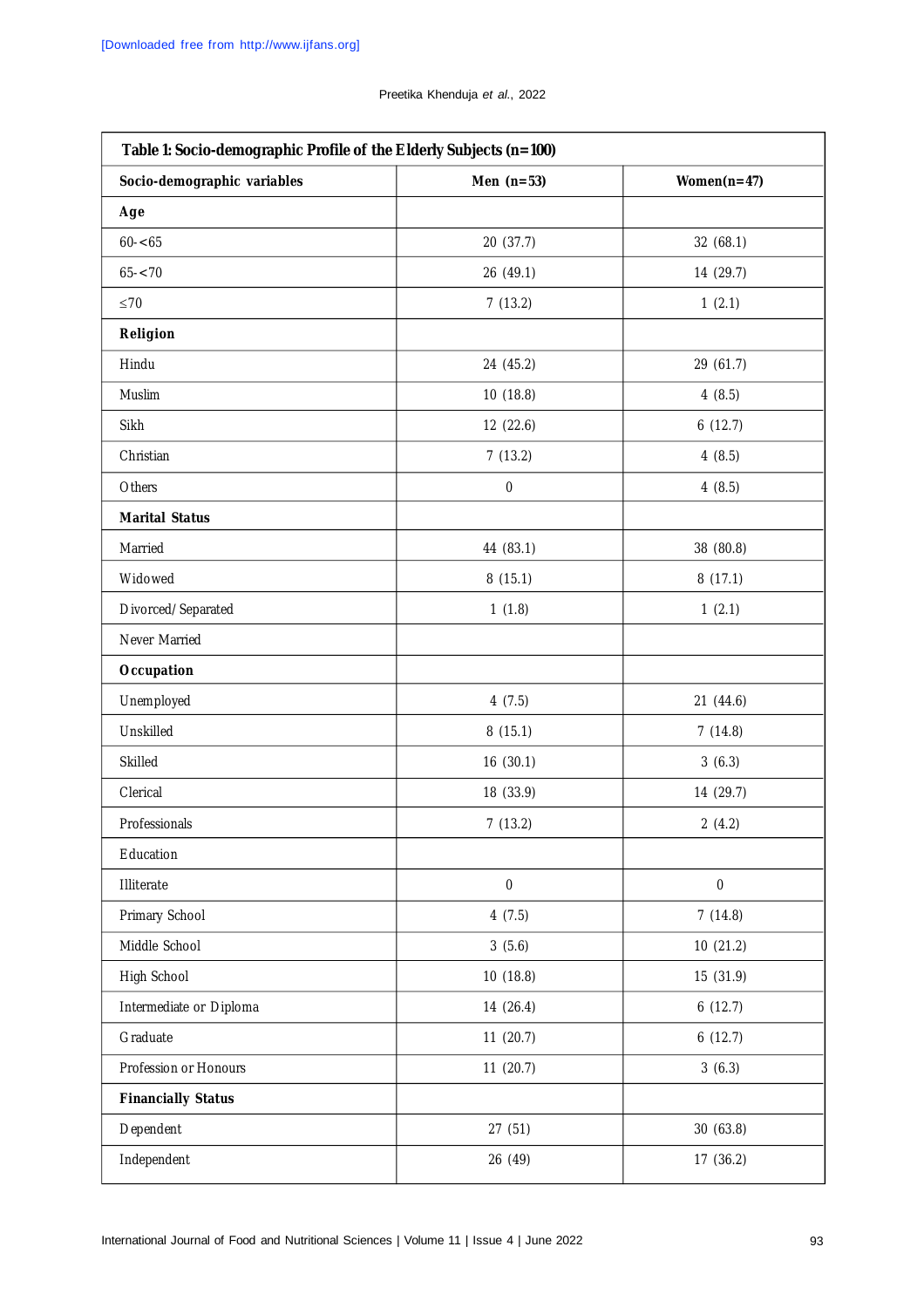Preetika Khenduja *et al*., 2022

| Socio-demographic variables                 | Men $(n=53)$ | Women $(n=47)$ |  |  |
|---------------------------------------------|--------------|----------------|--|--|
| Monthly Income (Rs.)                        |              |                |  |  |
| 6,327-18,949                                | 1(1.8)       | 7(14.8)        |  |  |
| 18,953-31,589                               | 12(22.6)     | 10(21.2)       |  |  |
| 31,591-47,262                               | 11(20.7)     | 14 (29.7)      |  |  |
| 47,266-63,178                               | 16(30.1)     | 10(21.2)       |  |  |
| 63, 182-1, 26, 356                          | 11(20.7)     | 4(8.5)         |  |  |
| >1,26,360                                   | 2(3.7)       | 2(4.2)         |  |  |
| <b>Living Arrangement</b>                   |              |                |  |  |
| With Spouse and Married Children            | 18 (33.9)    | 11(23.4)       |  |  |
| With Spouse and Unmarried Children          | 8(15.1)      | 5(10.6)        |  |  |
| With Spouse, Married and Unmarried Children | 12 (22.6)    | 11(23.4)       |  |  |
| With Married Children Only                  | 12 (22.6)    | 10 (21.2)      |  |  |
| Any Other Combination (Specify)             | 3(5.6)       | 10 (21.2)      |  |  |
| Type of Family                              |              |                |  |  |
| Nuclear                                     | 3(5.6)       | 5(10.6)        |  |  |
| Joint                                       | 23 (43.3)    | 20 (42.5)      |  |  |
| Extended                                    | 27 (50.9)    | 22 (46.8)      |  |  |
| Kuppuswamy Scale Socioeconomic Class        |              |                |  |  |
| Upper                                       | 7(13.2)      | 3(6.3)         |  |  |
| Upper Middle                                | 25 (47.1)    | 12 (25.5)      |  |  |
| Lower Middle                                | 11(20.7)     | 5(10.6)        |  |  |
| <b>Upper Lower</b>                          | 10(18.8)     | 27 (57.4)      |  |  |
| Lower                                       | $\pmb{0}$    | $\pmb{0}$      |  |  |

be financially dependent and 57.4% belonged to the upper lower SES class.

It was found that the prevalence of complete edentulism was 8% among elderly subjects. Usage of dentures was found in only 2%. The reasons reported for not using denture were discomfort, pain in mouth and ulcers. The problems related to mouth/teeth were reported among 85% of elderly subjects. [Table 2]

On demographic parameters financial dependency  $(p=0.03)$ , monthly income  $(p=0.04)$  and SES  $(p=0.04)$  were found to statistically significant among underweight category of BMI of elderly subjects. [Table 3]

The prevalence of malnutrition was 42% (under nutrition-24%, over nutrition-18%) as per BMI was calculated. The prevalence of underweight was higher among subjects who were completely edentulous and had missing teeth ( $p=0.04$ ). [Table 4]

The majorities of subjects (55.6%) were moderately dependent on support for ADL and were significantly associated with elderly who were overweight with BMI more than 25 Kg/ m<sup>2</sup> . According to IADL score range, 30% of the men and 37% of the women had dependency for performing IADL however, no statistical significance was found with BMI categories (p=0.05). [Table 5]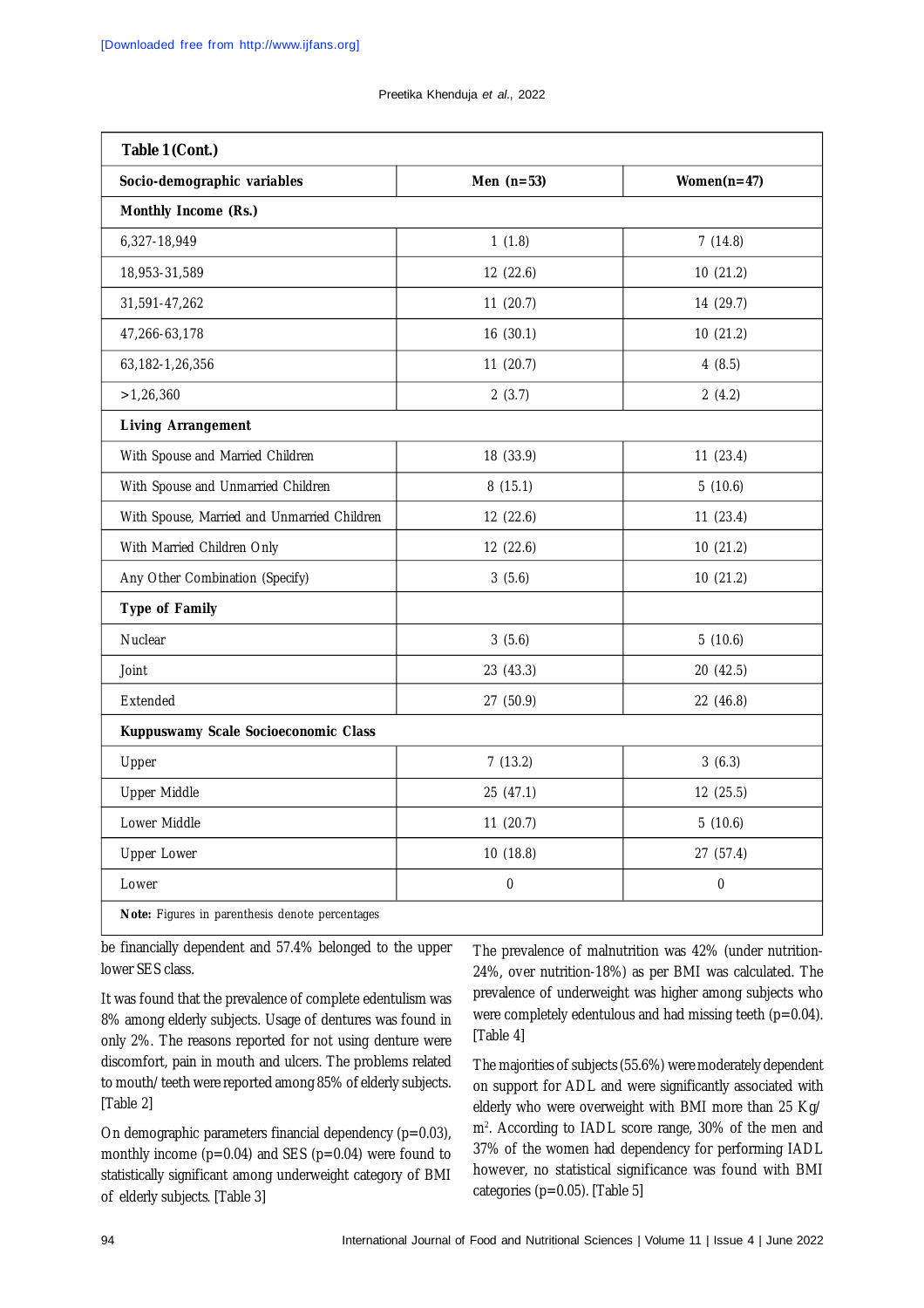#### Preetika Khenduja *et al*., 2022

| Table 2: Oral health and functional inability of elderly subjects |             |                |                |  |
|-------------------------------------------------------------------|-------------|----------------|----------------|--|
| Gender                                                            | $Men(n=53)$ | Women $(n=47)$ | $Total(n=100)$ |  |
| Oral health status                                                |             |                |                |  |
| Completely edentulous                                             | 5(62.5)     | 3(37.5)        | 8              |  |
| Missing teeth                                                     | 48 (52.2)   | 44 (47.8)      | 92             |  |
| Problems related to mouth/teeth                                   | 44 (53)     | 39 (47)        | 83             |  |
| Change in frequency and quantity of food intake                   | 44 (51.8)   | 41 (48.2)      | 85             |  |
| <b>Functional inability</b>                                       |             |                |                |  |
| ADL dependency                                                    | 19(61.3)    | 12(38.7)       | 31             |  |
| IADL dependency                                                   | 30(56.6)    | 37(78.7)       | $\star$        |  |
|                                                                   |             |                |                |  |

**Note:** Figures in parenthesis denote percentages\*Total percentage cannot be calculated because of different IADL score range for males and females.

| <b>Variables</b>            | <b>BMI</b>                    |                                |                            |           |
|-----------------------------|-------------------------------|--------------------------------|----------------------------|-----------|
|                             | Underweight (<18.5)<br>$n=24$ | Normal (18.5-24.9)<br>$n = 58$ | Overweight (≥25)<br>$n=18$ | $\pmb{p}$ |
| Gender                      |                               |                                |                            |           |
| Men                         | 10(41.7)                      | 34 (58.6)                      | 9(50)                      | 0.36      |
| Women                       | 14 (58.3)                     | 24 (41.4)                      | 9(50)                      |           |
| Age                         |                               |                                |                            |           |
| $60 - 65$                   | 12 (50)                       | 32 (55.2)                      | 8(44.4)                    | 0.40      |
| $65 - 70$                   | 8(33.3)                       | 23 (39.7)                      | 9(50)                      |           |
| $\geq 70$                   | 4(16.7)                       | 3(5.2)                         | 1(5.6)                     |           |
| <b>Financial Dependency</b> |                               |                                |                            |           |
| Dependent                   | 15 (62.5)                     | 33 (56.9)                      | 9(50)                      | 0.031     |
| Independent                 | 9(37.5)                       | 25 (43.1)                      | 9(50)                      |           |
| <b>Education</b>            |                               |                                |                            |           |
| Primary School              | 3(12.5)                       | 6(10.3)                        | 2(11.1)                    | 0.58      |
| Middle School               | 2(8.3)                        | 7(12.1)                        | 4(22.2)                    |           |
| High School                 | 7(29.2)                       | 15 (25.9)                      | 3(16.7)                    |           |
| Intermediate                | 7(29.2)                       | 10(17.2)                       | 3(16.7)                    |           |
| Graduation                  | 5(29.2)                       | 9(17.2)                        | 3(16.7)                    |           |
| Professional                | $\mathbf 0$                   | 11 (19)                        | 3(16.7)                    |           |
| Monthly Income (Rs.)        |                               |                                |                            |           |
| 6,327-18,949                | 4(16.7)                       | 2(3.4)                         | 2(11.1)                    | 0.04      |
| 18,953-31,589               | 3(12.5)                       | 15 (25.9)                      | 4(22.2)                    |           |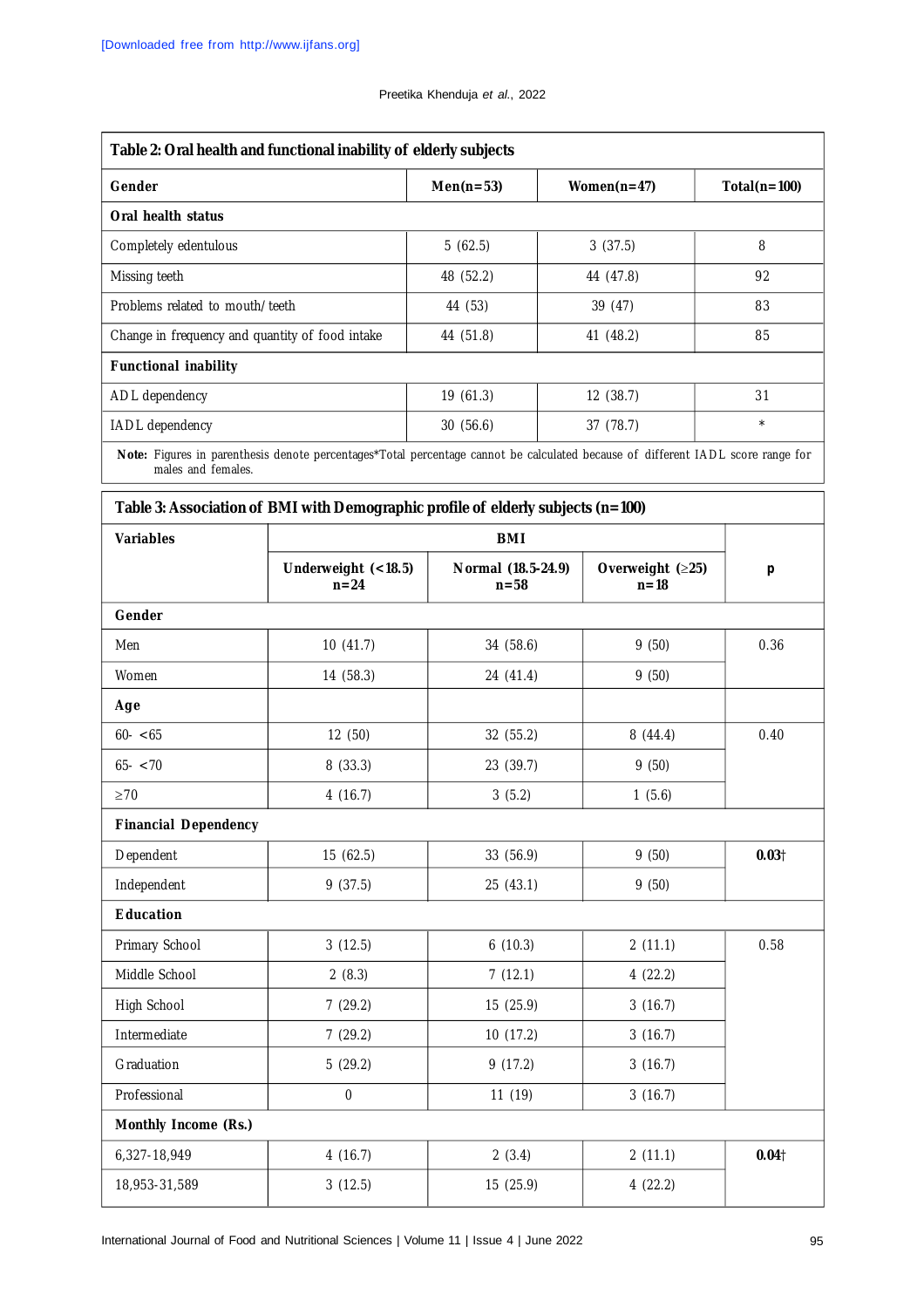| Table 3 (Cont.)                                |                                                                    |                                |                            |                   |
|------------------------------------------------|--------------------------------------------------------------------|--------------------------------|----------------------------|-------------------|
| <b>Variables</b>                               | <b>BMI</b>                                                         |                                |                            |                   |
|                                                | Underweight (<18.5)<br>$n=24$                                      | Normal (18.5-24.9)<br>$n = 58$ | Overweight (≥25)<br>$n=18$ | $\boldsymbol{p}$  |
| 31,591-47,262                                  | 7(29.2)                                                            | 14 (24.1)                      | 4(22.2)                    |                   |
| 47,266-63,178                                  | 6(25)                                                              | 15 (25.9)                      | 5(27.8)                    |                   |
| 63, 182-1, 26, 356                             | 3(12.5)                                                            | 9(15.5)                        | 3(16.7)                    |                   |
| >1,26,360                                      | 1(4.2)                                                             | 3(5.2)                         | $\pmb{0}$                  |                   |
| <b>Living Arrangement</b>                      |                                                                    |                                |                            |                   |
| With Spouse and Married<br>Children            | 10(41.7)                                                           | 12(20.7)                       | 7(38.9)                    |                   |
| With Spouse and<br>Unmarried Children          | 5(20.8)                                                            | 4(6.9)                         | 4(22.2)                    |                   |
| With Spouse, Married<br>and Unmarried Children | 1(4.2)                                                             | 16(27.6)                       | 6(33.3)                    |                   |
| With Married Children Only                     | 4(16.7)                                                            | 17(29.3)                       | 1(5.6)                     |                   |
| Any Other Combination<br>(Specify)             | 4(16.7)                                                            | 9(15.5)                        | $\mathbf{0}$               |                   |
| <b>Kuppuswamy Scale</b><br>Socioeconomic Class |                                                                    |                                |                            |                   |
| Upper                                          | 1(4.2)                                                             | 9(15.5)                        | $\mathbf 0$                | 0.04 <sub>†</sub> |
| Upper Middle                                   | 11(45.8)                                                           | 18 (31)                        | 8(44.4)                    |                   |
| Lower Middle                                   | 1(4.2)                                                             | 13 (22.4)                      | 2(11.1)                    |                   |
| <b>Upper Lower</b>                             | 11(45.8)                                                           | 18 (31)                        | 8(44.4)                    |                   |
| Lower                                          | 0                                                                  | $\pmb{0}$                      | $\mathbf{0}$               |                   |
|                                                | Figures in parenthesis denote percentages; †Significant at p<0.05. |                                |                            |                   |

| Table 4: Association with BMI with Oral Health Status (n=100)                          |                                                                   |                                |                                |                   |
|----------------------------------------------------------------------------------------|-------------------------------------------------------------------|--------------------------------|--------------------------------|-------------------|
| <b>Oral Health Status</b>                                                              | BMI                                                               |                                |                                |                   |
|                                                                                        | Underweight $(<18.5)$<br>$n = 24$                                 | Normal (18.5-24.9)<br>$n = 58$ | Overweight $(≥25)$<br>$n = 18$ | $\boldsymbol{p}$  |
| Completely Edentulous (n=8)                                                            | 3(12.5)                                                           | 5(9.4)                         | 0                              | 0.041             |
| Missing teeth $(n=92)$                                                                 | 21(87.5)                                                          | 53 (91.6)                      | 18 (19.6)                      |                   |
| Problems in Mouth and<br>/or Teeth $(n=83)$                                            | 22(26.5)                                                          | 45 (54.2)                      | 16(19.3)                       | 0.23              |
| Change in frequency and<br>quantity of food Intake<br>due to oral problems<br>$(n=85)$ | 19 (22.4)                                                         | 50(58.8)                       | 16 (18.8)                      | 0.03 <sup>†</sup> |
| Note:                                                                                  | Figures in parenthesis denote percentages; †Significant at p<0.05 |                                |                                |                   |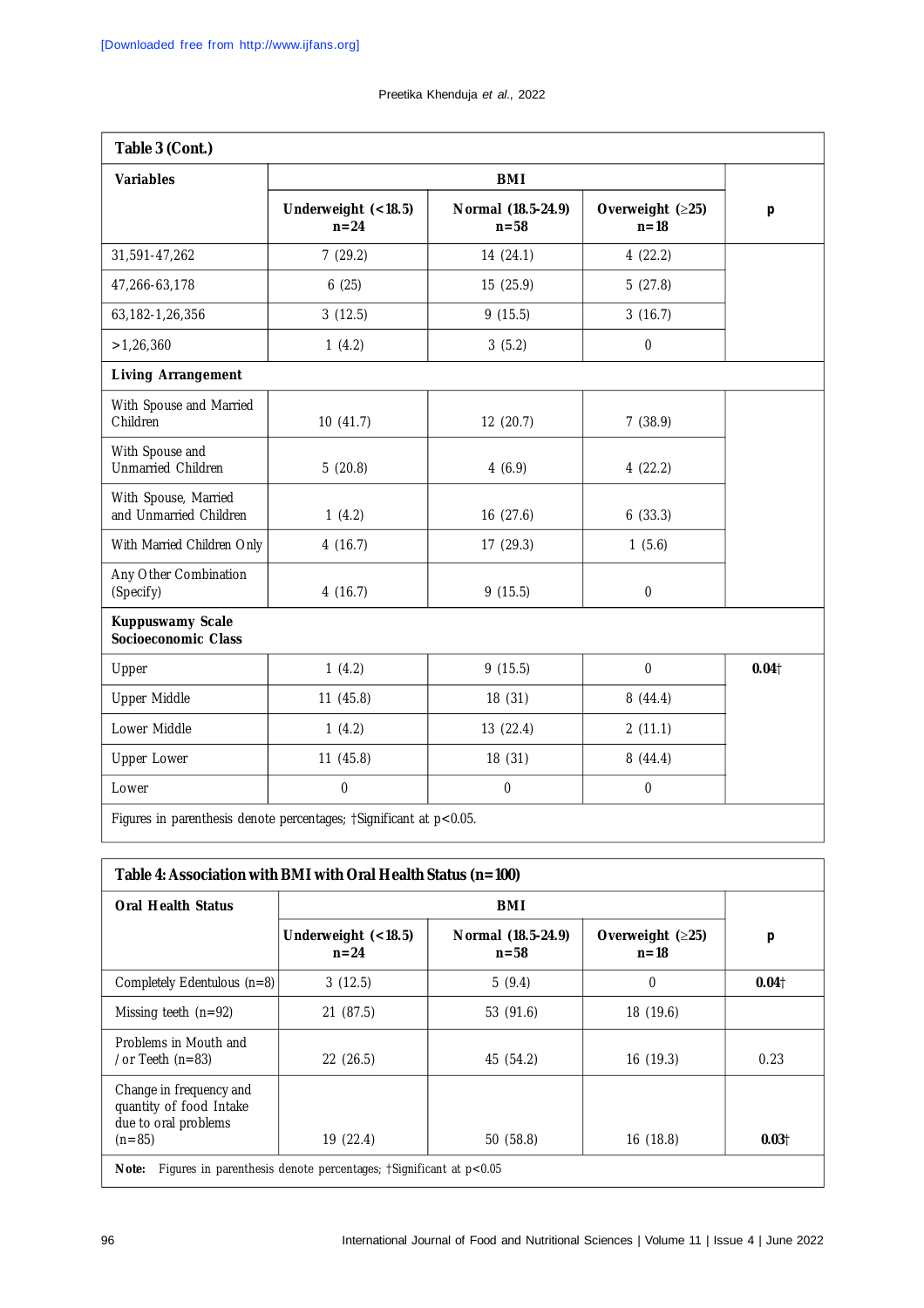| <b>Activities of Daily</b><br>Living (ADL) | <b>BMI</b>                                            |                                |                               |       |
|--------------------------------------------|-------------------------------------------------------|--------------------------------|-------------------------------|-------|
|                                            | Underweight (<18.5)<br>$n=24$                         | Normal (18.5-24.9)<br>$n = 58$ | Overweight $(25)$<br>$n = 18$ | p     |
| Independent                                | 19 (79.2)                                             | 42 (72.4)                      | 8(44.4)                       | 0.031 |
| Dependent                                  | 5(20.8)                                               | 16(27.6)                       | 10(55.6)                      |       |
|                                            | <b>Instrumental Activities of Daily Living (IADL)</b> |                                |                               |       |
| For Men                                    |                                                       |                                |                               | 0.05  |
| Dependent                                  | 5(50)                                                 | 17(50)                         | 8(88.9)                       |       |
| Independent                                | 5(50)                                                 | 17(50)                         | 1(11.1)                       |       |
| For Women                                  |                                                       |                                |                               |       |
| Dependent                                  | 10(71.4)                                              | 18 (75)                        | 9(100)                        |       |
| Independent                                | 4(28.6)                                               | 6(25)                          | $\theta$                      |       |

**DISCUSSION**

The Covid–19 epidemic has altered the global health, socioeconomic, educational, and cultural landscape in unforeseen ways. The existing age related changes of elderly worsen because of Covid–19. The present study documented the prevalence of malnutrition as 42%. Similar result in Assam showed 53% of malnutrition among elderly. [14] The completely edentulous state was found in 8% of elderly subject. A National Oral Health Survey conducted in 2002– 2003 reported that 29.3% of the Indian elderly population had complete edentulism. [15] Earlier studies have reported prevalence of complete edentulism in the range of 15%– 55% among elderly subjects. [16, 17, 18, 19, 20]

The study found that subjects with poor oral health status as defined by complete edentulism had significantly low BMI and poor nutritional status. In concordance to the present study, previous studies have reported similar association between poor oral health and involuntary weight loss, [21] underweight, and poor nutritional status among elderly subjects. [3, 22] The study found that restorative treatment for oral problems was not sought by 65% of the elderly subjects. As the study subjects were from middle income group as also observed from SES (table 1), high cost of dental treatment may not be the possible reason, however low awareness regarding oral health hygiene or knowledge about importance of good oral health with age could be one of the reasons. This assumption can be supported from a recent study. [23] The subjects who had missing teeth had significantly high prevalence of under nutrition. Change in the frequency and quantity of food intake due to oral health problems

leads to low BMI. Ease in chewing and swallowing by use of dentures or appropriate treatment at dental healthcare services may probably improve the total quantity of food consumed by the subjects. Previous studies have also documented similar results.  $[3, 24]$  The present study assessed the functional ability, both ADL and IADL among elderly subjects. Statistically, ADL was found to be associated with high BMI. The IADL was not significant with BMI however, both men and women with high BMI had low functional ability to perform IADLs. The study on 221 rural elderly in Kalaburagi district of Karnataka found ADL difficulties (p=0.04). Similar results were reported in recent international studies. [25,26]

## **CONCLUSION**

The present study found that poor oral health status and functional inability among elderly subjects resulted in poor nutritional status. This study highlights the need to create awareness among elderly by healthcare professional, dentists and physiotherapists on the importance of maintaining good oral health. Physical activity interventions should be included in elderly health programs that help them to improve functional ability and maintain body weight.

## **RECOMMENDATION**

Creating awareness and implementation of intervention programs will prove to be an effective measure in improving the nutritional status of the elderly and achieve healthy ageing.

# **RELEVANCE OF THE STUDY**

Preventive education regarding oral health, nutritious diet, adoption of healthy lifestyle behaviors, importance of physical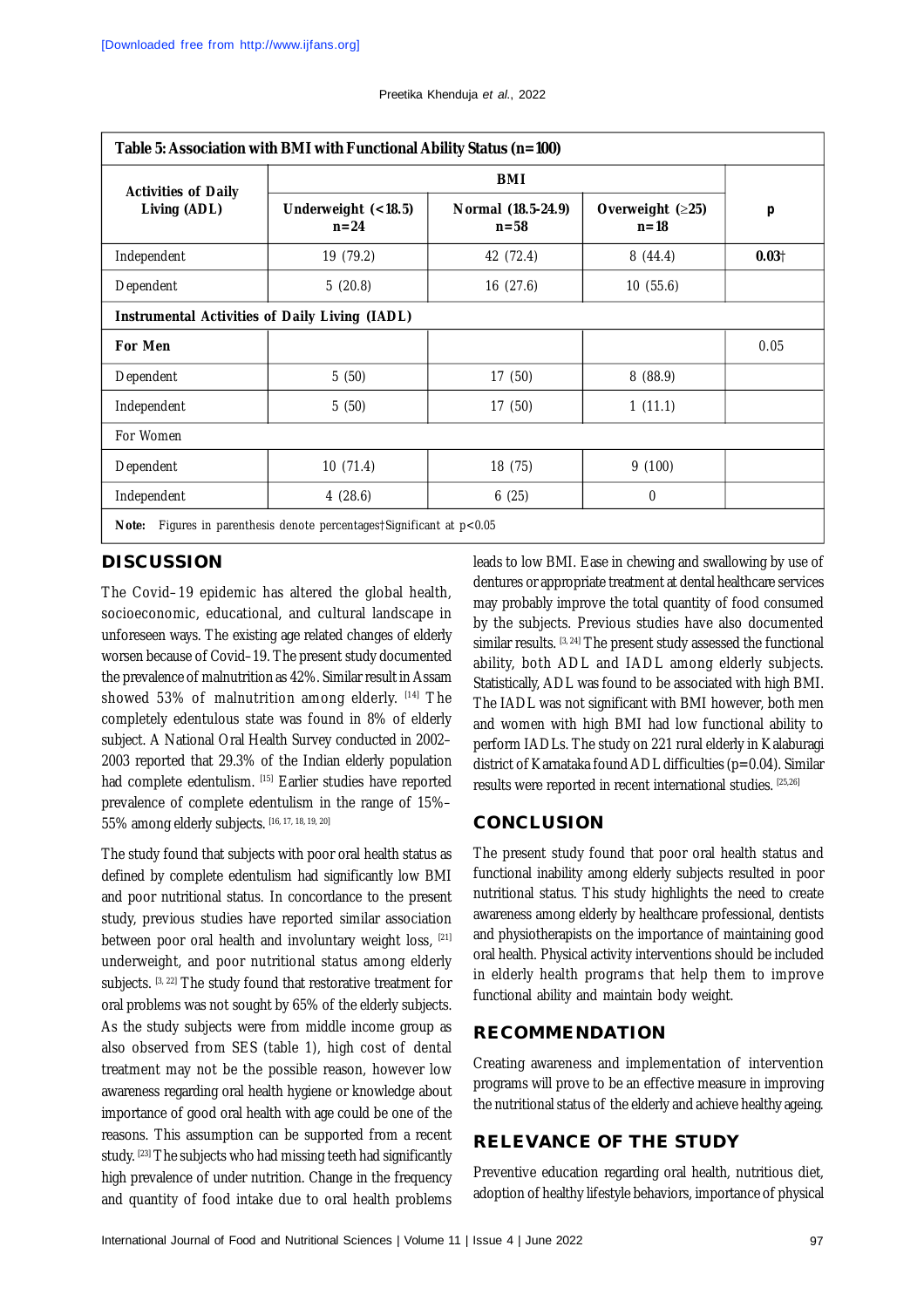activity to attain functional ability, periodic regular screening of the elderly population should be incorporated in the health care facilities to promote healthy ageing and better nutritional status.

# **AUTHORS CONTRIBUTION**

PK: Design, acquisition of data and interpretation of data, manuscript preparation and editing. MS: Conception, manuscript review and final approval of the version to be published.

## **SP:**

Statistical analysis.

# **REFERENCES**

- 1. Desa, U. N. (2019). *World Population Prospects 2019: Highlights*. New York (US): United Nations Department for Economic and Social Affairs. 11(1), 125.
- 2. Leslie, W. and Hankey, C. (2015). Aging, nutritional status and health. *In Healthcare*, 3, 648-8.
- 3. Lamy, M., Mojon, P. H., Kalykakis, G., Legrand, R., Butz-Jorgensen, E. (1999). Oral status and nutrition in the institutionalized elderly. *Journal of Dentistry,* 27, 443-8.
- 4. Hildebrandt, G. H., Dominguez, B. L., Schork, M. A. and Loesche, W. J. (1997). Functional units, chewing, swallowing, and food avoidance among the elderly. The *Journal of Prosthetic Dentistry,* 77, 588-95.
- 5. Cousson, P. Y., Bessadet, M., Nicolas, E., Veyrune, J. L., Lesourd, B. and Lassauzay, C. (2012). Nutritional status, dietary intake and oral quality of life in elderly complete denture wearers. *Gerodontology*, 29, e685-92.
- 6. Municipal Corporation of Delhi. (2022). Available at <http://www.mcdonline.gov.in/.>Accessed April 18.
- 7. Goswami, A. K., Nongkynrih, B., Kalaivani, M., Gupta, S. K. and Pandav, C. S. (2016). Double burden of malnutrition among elderly population of Delhi. *Indian Journal of Community Health,* 1(28), 324:30.
- 8. Saleem, S. M. (2018). Modified Kuppuswamy scale updated for year 2018. *Paripex Indian J Res.,* 7, 435-36.
- 9. Shelkey, M. and Wallace, M. (2012). Katz index of independence in activities of daily living (ADL). *International Journal of Older People Nursing*, 2, 204-12.
- 10. Gupta, A., Khandelwal, R. and Kapil, U. (2019). Interrelationship between dental health status and nutritional status among elderly subjects in India. *J Family Med Prim Care,* 8, 477-81.
- 11. Salagre, S., Kundawar, A., Srivastava, P., Saha, T., Mantri, A., Jain, S., *et al*. (2022). Comprehensive Geriatric Assessment (CGA) Screening of Geriatric Patients in a Tertiary Care Hospital: a Cross-sectional Study in India. *The Journal of the Association of Physicians of India,* 70, 11- 22.
- 12. Graf, C. (2009). The Lawton instrumental activities of daily living (IADL) scale. *The Gerontologist*, 9, 179-86.
- 13. Consultation, W.E. (2004). Appropriate body-mass index for Asian populations and its implications for policy and intervention strategies. *Lancet* (London, England). 363, 157-63.
- 14. Sarmah, C. (2021). Nutritional Status and Risk of Metabolic Complicacies among Elderly Tiwas (Assam). *Indian Journal of Gerontology*, 35, 43-62.
- 15. Bali, R. K., Mathur, V. B., Talwar, P. P. and Chanana, H. B. (2004). National oral health survey and fluoride mapping 2002-2003 India. New Delhi: Dental Council of India 132.
- 16. Bansal, V., Sogi, G. M. and Veeresha, K. L. (2010). Assessment of oral health status and treatment needs of elders associated with elders' homes of Ambala division, Haryana, India. *Indian Journal of Dental Research*, 21, 244.
- 17. Kumar, G. A., Maheswar, G., Malathi, S., Sridevi, K., Ratnakar, P. and Someshwar, B. (2013). Dental prosthetic status and prosthetic needs of the institutionalized elderly living in geriatric homes in Hyderabad: A pilot study. *The Journal of Contemporary Dental Practice*, 14, 1169-72.
- 18. Shah, N., Parkash, H. and Sunderam, K. R. (2004). Edentulousness, denture wear and denture needs of Indian elderly–a communitybased study. *Journal of Oral Rehabilitation*, 31, 467-76.
- 19. Ariga, P., Bridgitte, A., Rangarajan, V. and Philip, J. M. (2012). Edentulousness, denture wear and denture needs of the elderly in rural South India. *Iranian Journal of Public Health*, 41, 40-3.
- 20. Singh, J. P., Singh, S., Kasturwar, N. B. and Hassan, A. (2013). Geriatric morbidity profile in an urban slum, Central India. *Indian Journal of Community Health*, 25, 164-70.
- 21. Sullivan, D. H., Martin, W., Flaxman, N. and Hagen, J. E. (1993). Oral health problems and involuntary weight loss in a population of frail elderly. *Journal of the American Geriatrics Society*, 41, 725-31.
- 22. Rauen, M. S., Moreira, E. A., Calvo, M. C. and Lobo, A. S. (2006). Oral condition and its relationship to nutritional